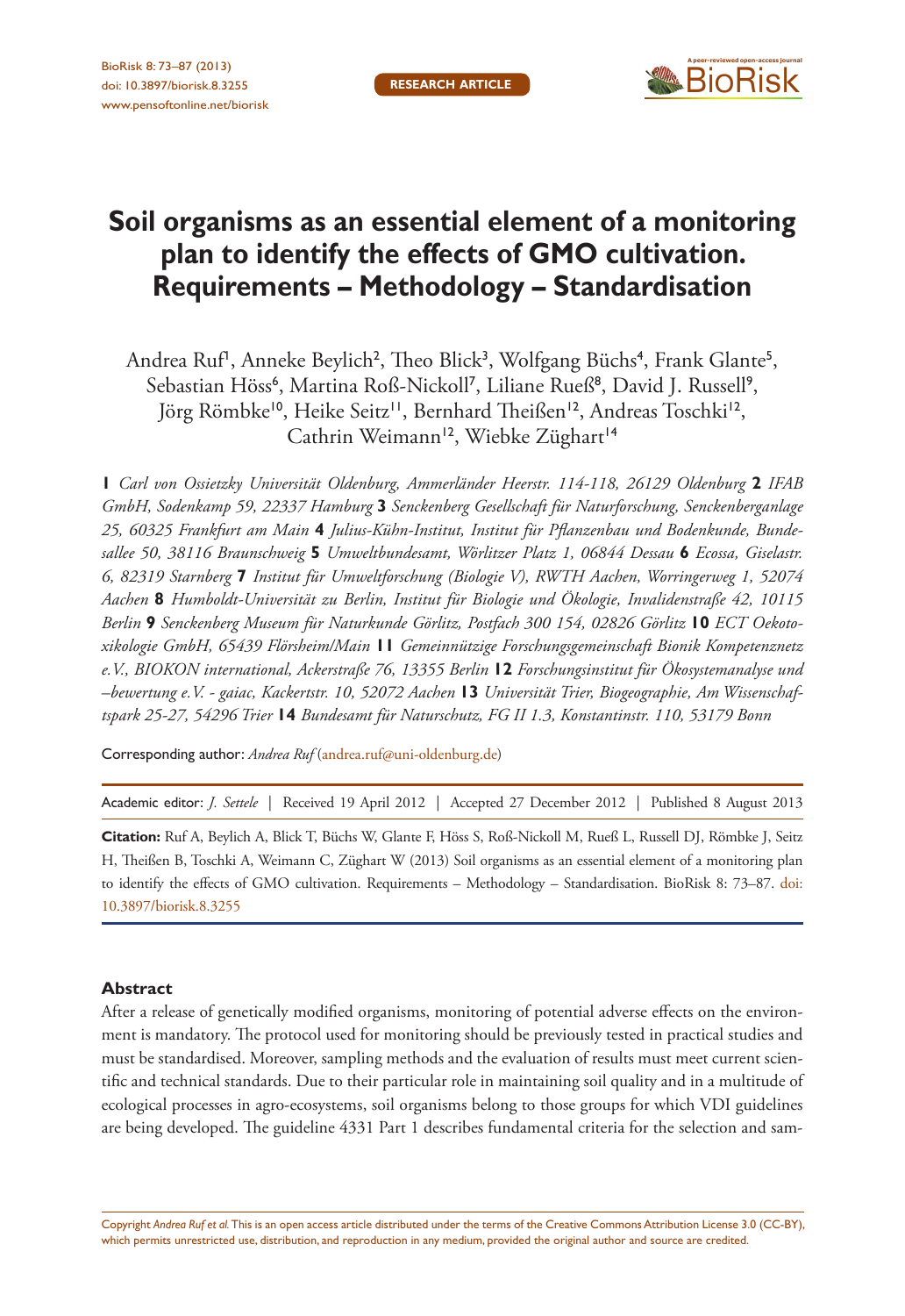pling of soil organisms for GMO monitoring and gives guidance for sampling design, sampling strategy and statistical evaluation. In the guideline three approaches are followed: (1) a compilation of previously known effects and exposure pathways, (2) a documentation of ecological functions of soil organisms (ecosystem services) as well as (3) a description of characteristic species compositions in the soil. The aim was to develop a selection matrix that helps to choose the appropriate animal groups to be sampled. Besides the habitat type and the ecological relevance, the selection matrix also considers the suitability of animal groups in terms of practical issues and, in specific cases, anticipated effects. Further parts of the guideline 4331 will describe sampling methods for relevant soil animal groups.

#### **Keywords**

Soil Organism, Monitoring, Genetically Modified Organism, Standardisation, Sampling

### **Introduction**

European directive 2001/18/EC on the deliberate release of genetically modified organisms (GMOs) into the environment prescribes compulsory post-market monitoring as a means of identifying adverse effects of GMOs and their use on the environment [EC 2001]. Consequently, the prevention of the potential occurrence of adverse effects on the environment attributable to the cultivation of authorised genetically modified organisms and the retrospective documentation of any such effects is a mandatory requirement. This calls for the implementation of a robust programme of case-specific monitoring and general surveillance to identify negative environmental impacts [GenTG 2010].

To ensure that the data obtained from GMO monitoring is comparable, reproducible and interpretable, it is essential that field-tested, standardised sampling and evaluation methods are used, which are available prior to the commencement of monitoring programmes [EC 2002]. Appropriate monitoring methods must be described in a manner that is both practical and understandable, e.g. in the form of guidelines or concrete instructions [Nobel et al. 2005]. Established methods used in existing environmental monitoring programmes and concepts may form the basis for developing a suitable and specific methodological repertoire for GMO monitoring [UPB 1996, Barth et al. 2000]. It may be necessary to develop additional methods to address new issues specific to genetic engineering.

Potential environmental impacts resulting from the cultivation of GMOs can affect any ecosystem. For this reason it is important to have access to a comprehensive methodological repertoire from which a suitable monitoring method can be selected according to the type and characteristics of the GMO. The results of a scientific review showed, however, that there is still a need for standardised GMO monitoring methods for a significant number of relevant animal groups [Lang 2007]. Soil organisms, wild honeybees and amphibians are of particular priority. Although a wide range of speciesmonitoring programmes exists at regional and national levels, the methods used are rarely standardised and not always suitable for characterising the effects of GMOs.

Due to their particular role in maintaining soil quality and in a multitude of ecological processes in agro-ecosystems, soil organisms belong to those groups for which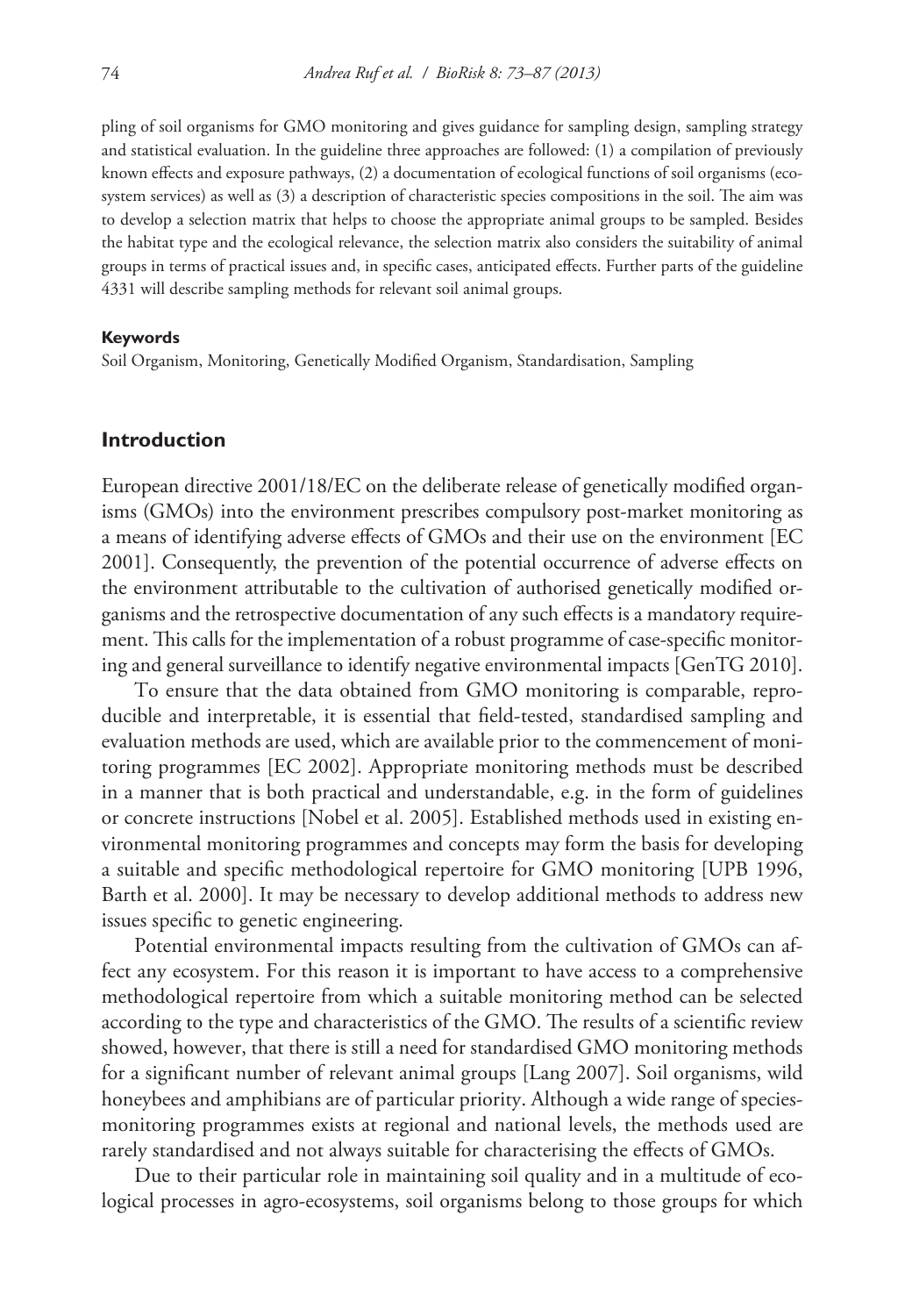draft guidelines are being developed (VDI 4331 guidelines series). Guideline 4331 Part 1 provides the framework for this series: "Monitoring the Effects of Genetically Modified Organisms (GMOs) – the Effects of GMO Cultivation on Soil Organisms". This guideline describes fundamental criteria for the selection and sampling of soil organisms for GMO monitoring and gives guidance on sampling design, sampling strategy and statistical evaluation. The guideline is intended to summarise and further develop existing individual standards [e.g. ISO 2006a, ISO 2006b, ISO 2007a, ISO 2007 b, ISO 2010a, ISO 2010b]. It can also be used for other soil monitoring objectives.

### **Monitoring the potential effects of GMO cultivation on soil organisms**

### **Opportunities and challenges relating to the sampling of soil organisms**

A programme to monitor the effects of GMOs in the field must aim to determine not only monocausal effects on individual species, as with laboratory studies, but also the consequences of direct and indirect cause-effect chains on organisms, their ecological communities (biocenoses) and their functions. The VDI monitoring guideline for soil organisms is thus based on three assessment levels (approaches): (1) effects and exposure pathways previously identified in laboratory tests and experimental investigations, (2) ecosystem services provided by soil organisms and (3) soil biodiversity.

Genetically modified organisms can directly affect soil biodiversity as well as the natural functioning of soil as a habitat for soil organisms (§2 (2) 1.a BBodSchG 1998 - German Federal Soil Protection Act) [BBodSchG 1998]. As a result, this can adversely affect the ecosystem services provided by these organisms as a whole. Targeted monitoring of selected animal groups can also provide information about the decomposition, balancing, buffering and restoration properties of soil. Besides the determination of direct effects of GMOs, soil organisms can also be used to monitor landscape changes caused indirectly by GMO cultivation, in particular due to changes in soil cultivation methods and crop rotation.

Only regarding the diversity or services of soil organisms, observed at a particular site during the course of GMO monitoring, does not provide sufficient information about the ecological condition of the soil community (including potential effects of GMOs on this community). A set of assessment criteria (i.e. a reference system from which target values can be derived) must be additionally established for each measurement parameter in order to determine whether a specific observation is negative or positive. Such references must be defined in terms of "good ecological status" [UBA 2008], as this is the only way to identify and evaluate a deviation [Toschki 2008, Kowarik et al. 2006, Züghart and Breckling 2003a, Züghart and Breckling 2003b]. Assessment of biodiversity would be either impossible or highly inaccurate without an understanding of natural fluctuations in species incidence at the respective sites [Heissenberger et al. 2003]. Furthermore, when defining a reference system, thresholds must be established, exceedance of which indicates a significant or harmful deviation [Potthast 2004]. In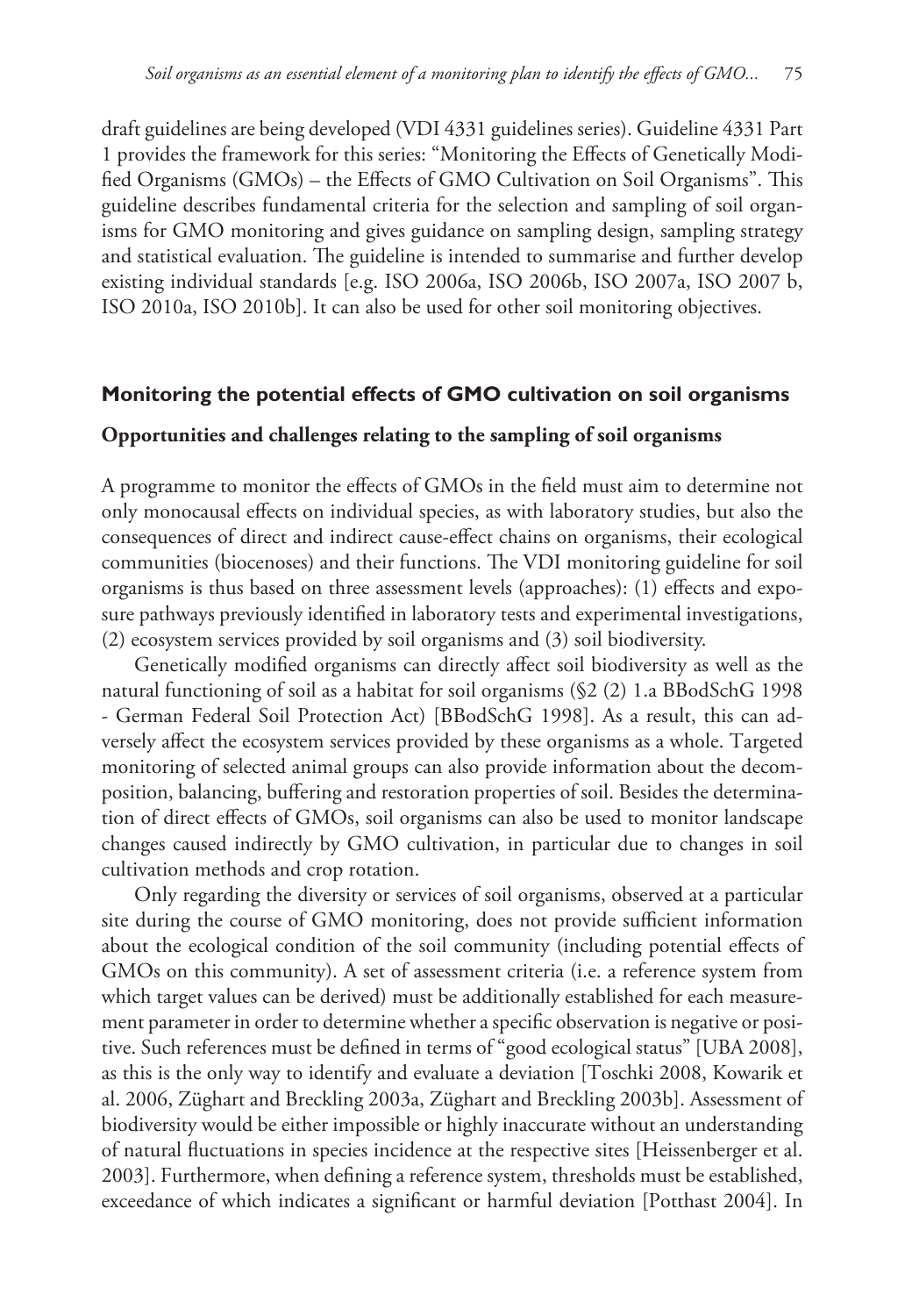concrete terms, a reference system for the diversity of soil organisms may consist of lists of species, which are expected to be present at a specific site associated with specific conditions (e.g. climate, soil factors, region etc.). The reference sites for biological soil quality defined in the Netherlands are one example of such a reference system [Rutgers et al. 2008, Rutgers et al. 2009]. Proposals for a Europe-wide monitoring of soil quality put forward by the EU ENVASSO (Environmental Assessment of Soil for Monitoring) project also call for the development of a reference system [Beylich and Graefe 2009, Bispo et al. 2009, Cluzeau et al. 2012, Römbke et al. 2012].

How a reference system can be adapted to different sites (in terms of feasibility, differentiated according to site types) remains to be clarified. Standardised and systematic investigation of species, communities and site conditions at as many sites as possible is required to provide a basis for assessing species diversity and their ecosystem services, including their variability [Toschki 2008, Römbke and Breure 2005]. Whilst literature provides this information for many groups of organisms (i.e. plants and vertebrates) and regions, there is a dearth of data available for the majority of invertebrates, in particular those which live in the soil. There are two different approaches, which may (and in some cases must) be used in combination, and which can be described as follows for the purpose of evaluating the effects of GMPs (genetically modified plants) [VDI 4330 Part 1 2006]:

Temporal comparison: comparison of the environmental condition prior to the cultivation of GMPs with the condition following the cultivation of GMPs.

Spatial comparison (differentiated by region): comparison of GMP and GMP-free monitoring areas at the same time.

In the case of temporal comparisons, recording the conditions prior to the cultivation of GM crops must be performed using selected sampling points. The reliability of the reference data is thereby dependent on the time at which monitoring of the conditions prior to cultivation takes place. Where appropriate, existing data may be used that describe the fluctuation of measurement parameters that are not associated with GMPs.

A spatial comparison requires reference areas where no GMPs have been grown and that differ as little as possible from the GMP sites.

GMP and reference areas may also be subjected to changes which are not attributable to the GM crop [VDI 4330 Part 1 2006]. The biodiversity and ecosystem services of soil organisms are generally influenced by a multitude of factors (e.g. climate, chemical pollution etc.), which in individual cases makes it difficult to distinguish between GMP-related effects and other effects [Toschki 2008]. To identify causal relationships, further complimentary and reciprocal studies are needed (weight of evidence approach) [Linkov et al. 2009]. This may involve laboratory tests or studies using terrestrial model ecosystems [see Schäffer et al. 2010], although ideally field experiments with soil organisms should be conducted on sites which have been partially planted with GM crops. Isogenic plants are then cultivated in parallel on control plots on the same site to ensure that both plots differ by only a single factor. In other words, this type of spatially and temporally adjacent control can be considered as a special type of reference area.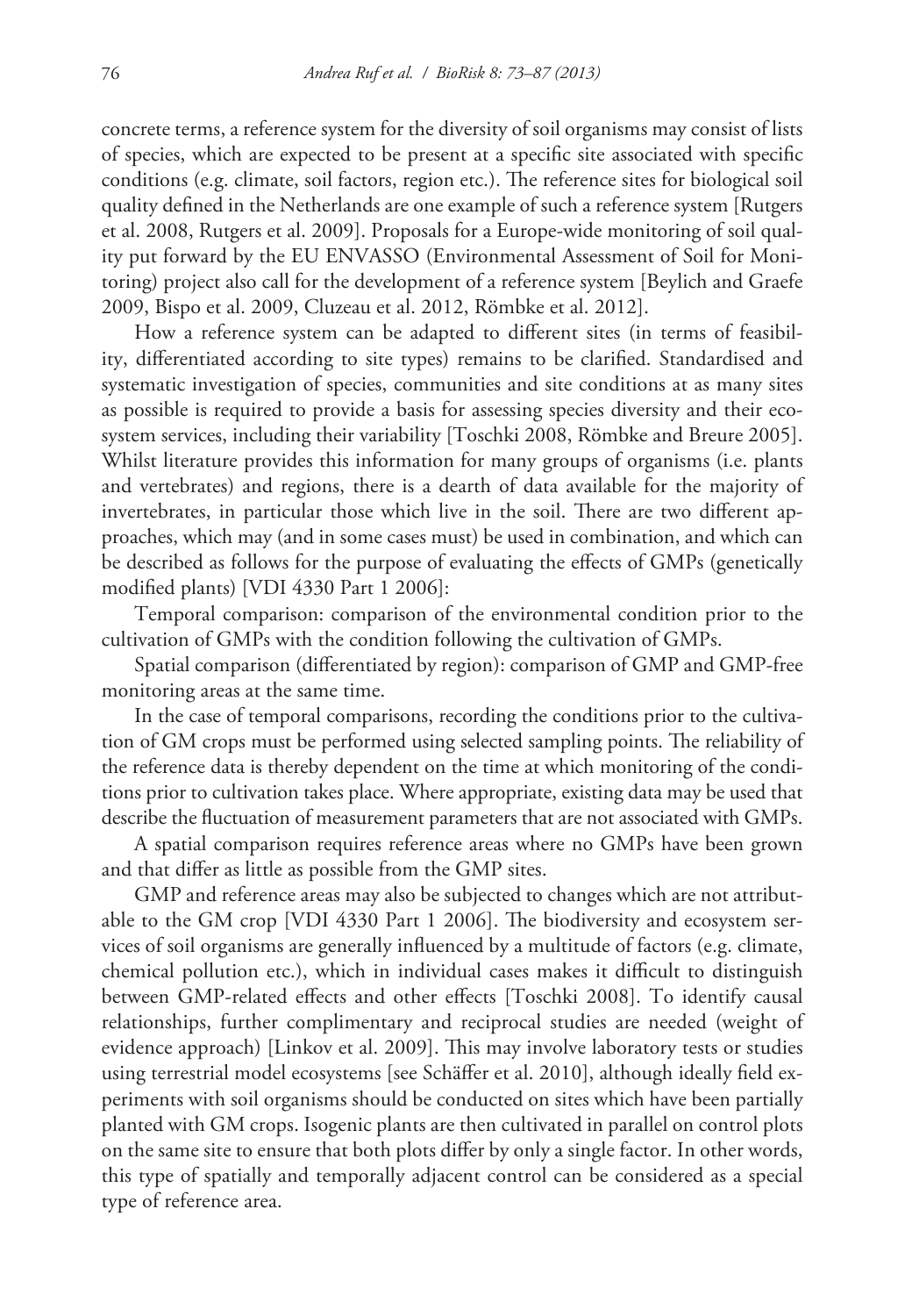## **Potential effects of GMO cultivation on soil organisms**

Toxins such as the insecticidal Bt maize protein can damage organisms directly (due to death or reduced fertility), or indirectly by affecting prey organisms, predators, competitors or mutualists. Changes in land management practices caused by the cultivation of GM crops, which affect soil cultivation, application of organic material and soil coverage, have a significant impact on soil organisms. In this context, the following research findings are particularly relevant to the design of monitoring programmes:

1) Many Bt toxins are able to persist in soil or in the droppings of different herbivorous soil invertebrates for more than one growing season [Zurbrügg and Nentwig 2009, Escher et al. 2000]. Sublethal effects can lead to long-term population changes [Hönemann and Nentwig 2009, Escher et al. 2000, Vercesi et al. 2006, Xin et al. 2004, Zwahlen et al. 2003, Höss et al. 2008, Höss et al. 2011]. Moreover, biological systems show delayed direct or indirect responses to toxins depending on the generation and age of the organism (see Zurbrügg and Nentwig 2009, Saxena et al. 2002, Donegan and Seidler 1999]. For this reason, a long-term monitoring plan should be implemented which extends beyond the period of GMO cultivation.

2) GMO-related changes of the structure and function of soil microflora, particularly in the rhizosphere or litter layer, can alter carbon transformation rates, and as a result, modify supplies of organic material in the long-term [Donegan and Seidler 1999, Griffith et al. 2005, Motavalli et al. 2004]. In addition, changes of nutrient resources [Escher et al. 2000, Motavalli et al. 2004, Cortet et al. 2006] can cause changes in the soil food web, which may affect taxa particularly at lower trophic levels (saprophages, microbivores).

3) The soil food web can also be affected by the transfer of toxins across several trophic levels [Hilbeck et al. 1998, Rossi et al. 2007]. This means that taxa in higher trophic levels should be studied simultaneously to gain information about food web structures.

4) Since positive and negative effects were found to be species-dependent in both laboratory and field studies (e.g. in the case of Protozoa, Nematoda, Collembola, Acari, Lumbricidae, Isopoda, Carabidae, Araneae [Xin et al. 2004, Höss et al. 2011, Donegan et al. 1999, Bitzer et al. 2005, Brooks et al. 2003, Clark et al. 2006, Griffith et al. 2006, Manchini and Lozzia 2002]), it is vital to record more than just cumulative parameters (e.g. total abundance) for whole animal groups. Studies should be performed at species level.

5) GMO studies have shown that the multitude of environmental factors (e.g. soil type, pH, temperature, year, season, region etc.) makes it difficult to demonstrate the effects of GMOs [Pagel-Wieder et al. 2004, Icozand and Stotzky 2008]. These factors contribute to the variability of biological systems and have an impact on the potential disturbance value of the GMO (e.g. degradation or bioavailability of Bt toxins). Proper evaluation of data thus requires extensive reference studies and adapted approaches to statistical evaluation (e.g. at landscape level).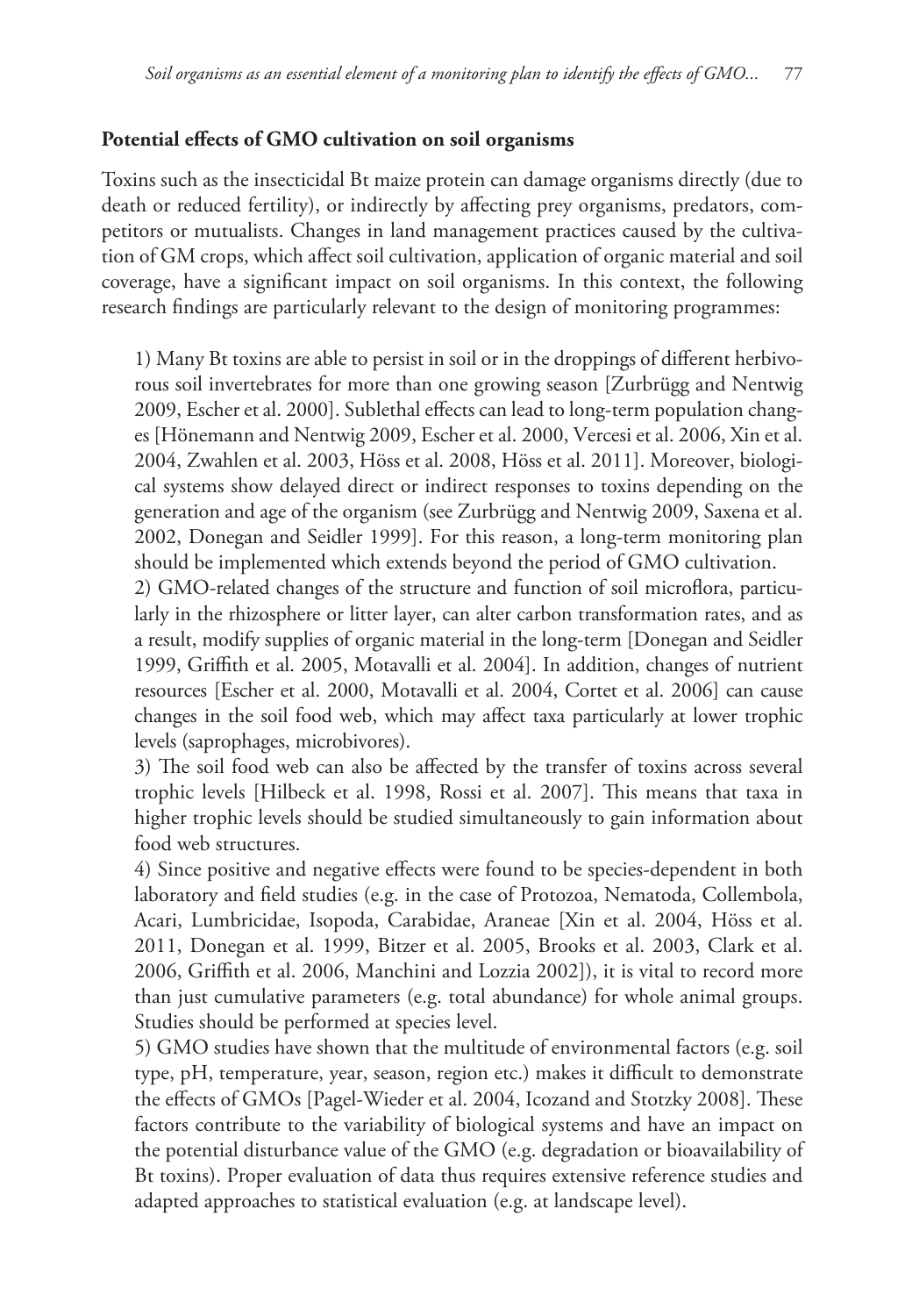### **Animal groups as indicators of functions and services**

In the literature on soil ecology and soil protection, the term "function" has two meanings: Firstly, it refers to soil functions both in terms of the importance of soil for the ecosystem and for human use. Secondly, it is used to describe the activities and services of soil organisms. The list of soil functions in the German Federal Soil Protection Act is an example of the first meaning [BBodSchG 1998]. According to this law, soil is expected to fulfil:

- 1. "natural" functions
	- a) as a basis for life and a habitat for people, animals, plants and soil organisms,
	- b) as a part of natural systems, especially regarding its water and nutrient cycles, c) as a medium for decomposition, balance and restoration as a result of its filtering, buffering and substance-converting properties, and especially for groundwater protection,
- 2. functions as an archive of natural and cultural history and

3. functions linked to human activities such as a) a source of raw materials, b) land for settlement and recreation, c) land for use in agricultural and silvicultural use, d) land for other economic and public uses, for transport, and for supply, provision and disposal."

Soil can fulfil many of these functions only with the aid of a multitude of soil organisms, which help maintain nutrient cycles, for example. These interactions become particularly clear in the case of the habitat function, since the role of soil as a habitat for plants, animals and microorganisms is especially emphasized.

In biological terms the aforementioned functions (hereafter referred to as "services") of soil are driven soil organisms (which become functions in some processes). Table 1 contains a summary of some of these services, processes, relevant soil organisms and the respective measurement parameters [Turbé et al. 2010]. The examples used in this document mostly relate to soil invertebrates. See [VDI 4331 Part 7 in prep.] for more information about the services provided by soil microorganisms.

Due to their complexity, most services provided by individual organisms or groups of organisms cannot be directly quantified: for example we would have to measure the potential activity of all soil organisms to determine the maintenance of nutrient cycles. Since this is unfeasible, three approaches remain which complement one another to a large extent: (1) direct measurement of clearly definable soil organism services (for selected species and/or entire communities), (2) indirect measurement of such services by determining the structural characteristics of soil organism communities or (3) direct measurement of abiotic soil properties. In the latter two cases the indicator value for individual services is used. This involves assigning to each service a measurement parameter that does not necessarily depict the service directly, but serves as an indicator. For example, the abundance of deep-burrowing earthworms can be correlated with the process of litter decomposition as part of the service nutrient recycling. More specifically, changes in the measurement parameters indicate whether or not the respective service can be maintained.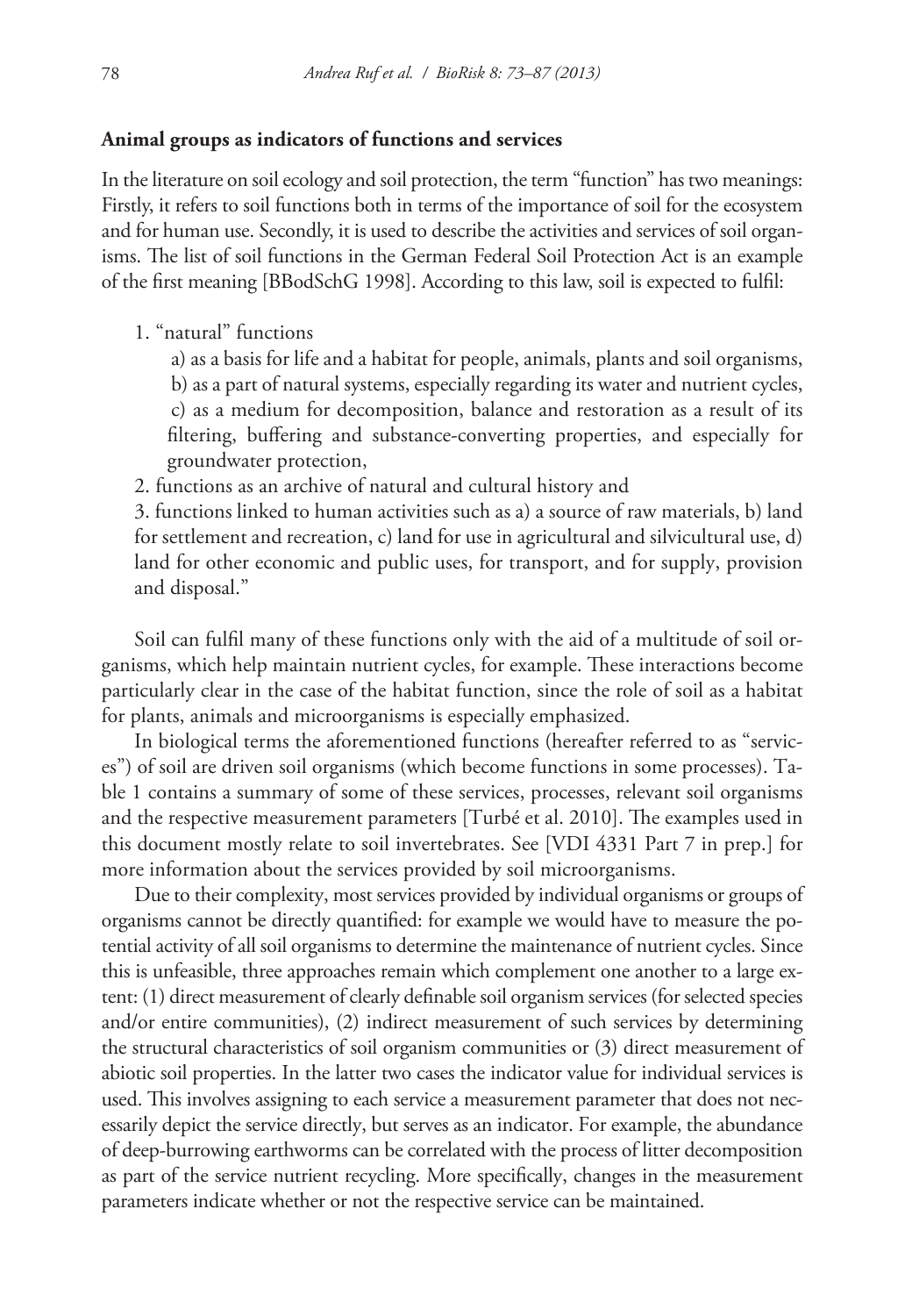**Table 1.** Selection of soil organism ecosystem services (MEA 2005) with a description of the organism groups which act as indicators of these services and of suitable monitoring methods [Lavelle et al. 2006]. The functional division used in the table is based on the definition of soil functions in the German Federal Soil Protection Act [BBodSchG 1998].

| <b>Service</b>                                                                   | <b>Process</b>                                                       | Indicator variable / taxo-                                                                              | Potential measure-                                                       |  |  |  |  |  |  |  |
|----------------------------------------------------------------------------------|----------------------------------------------------------------------|---------------------------------------------------------------------------------------------------------|--------------------------------------------------------------------------|--|--|--|--|--|--|--|
|                                                                                  |                                                                      | nomic group                                                                                             | ment parameters                                                          |  |  |  |  |  |  |  |
| Soil as part of natural systems, especially due to its water and nutrient cycles |                                                                      |                                                                                                         |                                                                          |  |  |  |  |  |  |  |
|                                                                                  | Decomposition of organic<br>material                                 | Earthworms, Enchytraeus,<br>Woodlice, Diplopods,<br>Oribatid Mites, Springtails,<br>wood-decaying Fungi | Species spectrum<br>and abundance of<br>relevant soil organ-<br>ism taxa |  |  |  |  |  |  |  |
| Nutrient cycling<br>(Supporting Service)                                         | Metabolisation of organic<br>material                                | Bacterial decomposition<br>pathways<br>Plant litter and dung fungi                                      | Enzyme activities                                                        |  |  |  |  |  |  |  |
|                                                                                  | Stimulation of microbial<br>decomposition                            | Nematodes                                                                                               | Functional groups<br>(channel index)                                     |  |  |  |  |  |  |  |
| Climate regulation<br>(Regulating Service)                                       | Storage of organic sub-<br>stances, esp. Carbon                      | Formation of stable humic<br>substances                                                                 | Corg/Cmic                                                                |  |  |  |  |  |  |  |
| Fresh water supply<br>(Provisioning Service)                                     | Storage of water in the<br>soil pore system                          | Burrowing and tube-forming<br>organisms (earthworms)                                                    | Species spectrum<br>and abundance                                        |  |  |  |  |  |  |  |
| Soil for agricultural and forestry use                                           |                                                                      |                                                                                                         |                                                                          |  |  |  |  |  |  |  |
| Soil formation<br>(Supporting Service)                                           | Tube and aggregate for-<br>mation (development of<br>soil structure) | Earthworms, Microorgan-<br>isms                                                                         | Species spectrum<br>and abundance                                        |  |  |  |  |  |  |  |
| Disease control ( <i>i.e.</i><br>harmful organisms)<br>(Regulating Service)      | Direct and indirect<br>competition, predation,<br>parasitism         | Predators: Spiders, Ground<br>Beetles, Gamasina, Nematodes                                              | Diversity, species<br>spectrum and<br>abundance                          |  |  |  |  |  |  |  |

### **Selection of relevant animal groups**

For practical reasons alone, it is clearly impossible to include every animal group occurring in an ecosystem in any given monitoring programme. Over 1000 species of invertebrates can be expected only in Germany's grassy field margins, which represent a relatively homogeneous biotope type. These species are spread across numerous animal groups at different taxonomic levels [Roß-Nickoll et al. 2004]. Due to the large numbers involved, it is important to identify which animal groups are relevant to monitoring using the criteria listed below [Dunger 1998, Römbke et al. 1997]:

- important ecological function in the respective ecosystem;
- close association with the respective sub-compartment (i.e. organisms dwelling in the mineral soil or litter layer);
- sufficiently large number of species per group to enable differentiation between sites;
- good taxonomic or ecological understanding of the relevant group and availability of experts capable of putting this knowledge into practice;
- broad distribution (here: in Central Europe);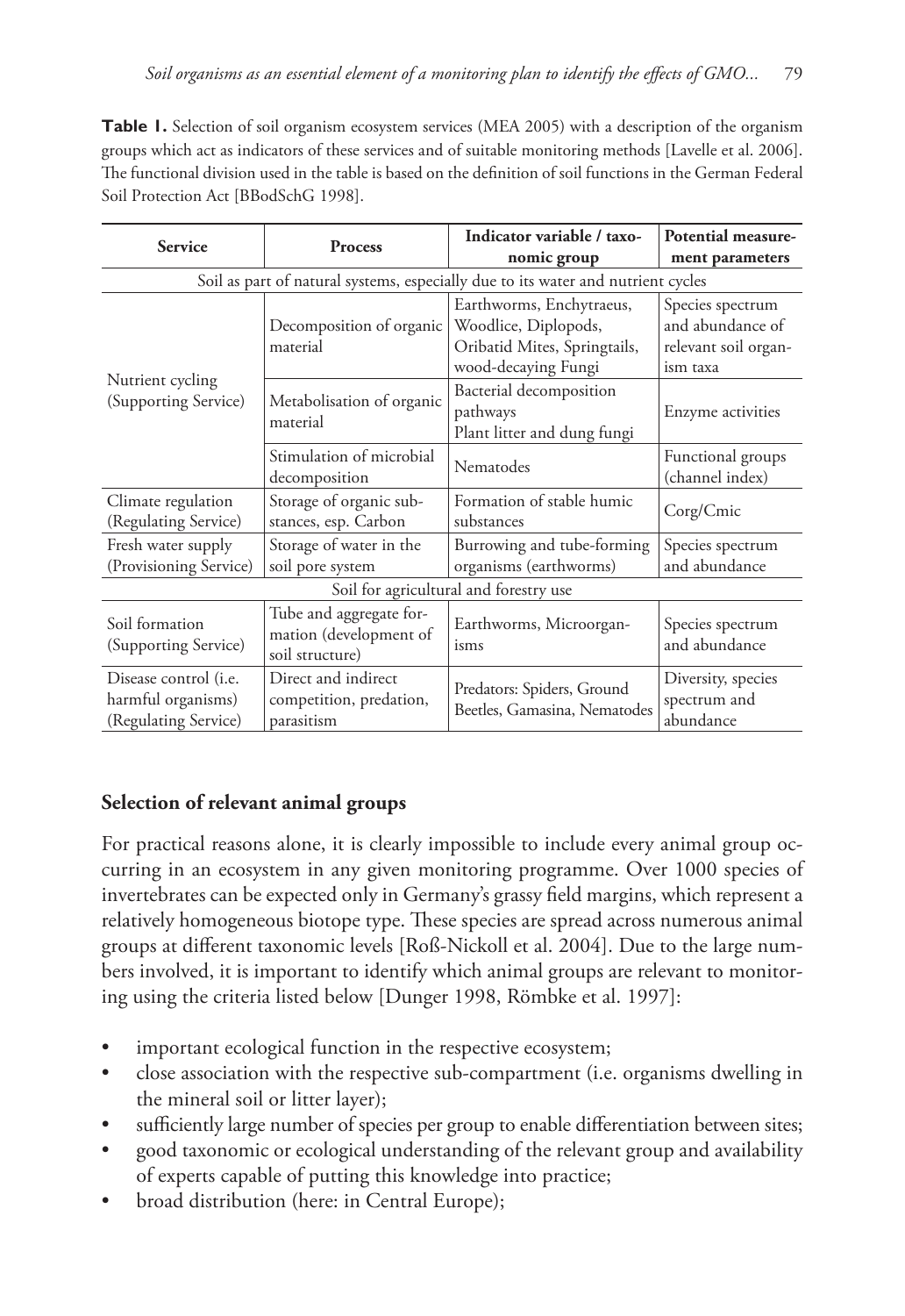- availability of standardised monitoring methods;
- potential for routine application (in particular opportunities to simplify determination);
- sensitivity to anthropogenic stress factors;
- representative of one trophic level (especially microbivors, saprophages and predators);
- habitat on or in the soil (epigeic or endogeic);
- representatives of a specific size class (micro-, meso- or macrofauna) and thus indirectly associated with a specific exposure pathway (e.g. the smaller the organism, the greater the likelihood of exposure via pore water).

The last three criteria specifically address the potential exposure of epi- and endogeic soil organisms towards genetically modified organisms (GMOs). Since not only living or dead GMO material but also other stressors connected with their cultivation may affect soil organisms, a broad spectrum of exposure pathways have to be covered. In addition it has to be checked whether the selected organism group contains key species such as ecosystem engineers (e.g. the anecic earthworm Lumbricus terrestris [Jones et al. 1994; Lavelle et al. 1997]). Since epigeic organism groups have already been used in nature protection activities (including monitoring programs) Plachter et al. (2002) have recommended the following taxa: Araneae, Carabidae, Chilopoda, Diplopoda, Gastropoda, Isopoda, Opiliones, and Staphylinidae. In parallel, the suitability endogeic soil invertebrate groups for monitoring purposes was studied by Römbke et al. (1997), using the same criteria as listed above. These authors recommended Collembola, Enchytraeidae, Gamasina, Lumbricidae, Nematoda and Oribatida. The VDI Working Group, using own experiences, added carabid and dipteran larvae to this list.

However, it is neither practical nor necessary to use all organism groups listed above when monitoring potential effects of GMOs at a specific site. Therefore, a decision matrix has been developed for VDI Guideline 4331 Part 1 which enables the most suitable animal groups to be selected for GMO monitoring on the basis of three criteria (Table 2). First of all, the landuse form of the monitoring site (crop site, grassland, or forest including hedgerow strips) has to be determined. Afterwards, three criteria are used:

1. the practicality of the animal groups (input values: current knowledge, availability of standard methods and handling).

2. the information value an organism group affords for a specific habitat type. The information value is defined as "a measure of the ability to organize a community by ecological groupings and species differentiation in order to indicate habitat conditions and changes" [Plachter et al. 2002].

3. the functional feeding type.

Therefore, various combinations of animal groups are possible, depending on the specific ecological conditions of the monitoring site and the properties of the GMO to be monitored.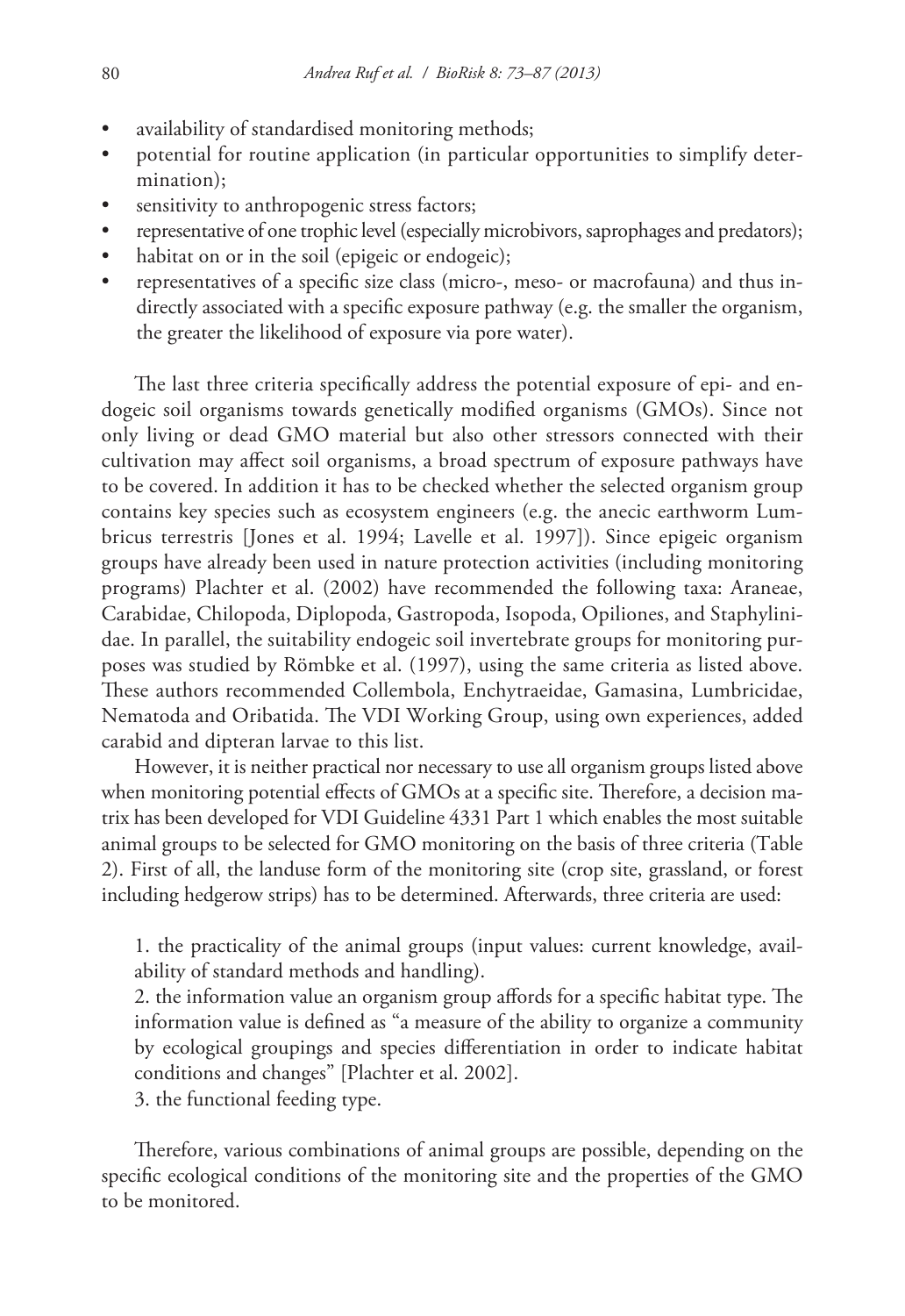Table 2. Matrix for the selection of the most suitable organism groups for the monitoring of potential effects of GMOs in three different land use forms (crop sites, grassland and forest / hedge). The numbers behind the names of the organism groups refer to their information content (see VDI 4331 Part 1 for further definition):  $3 = \text{very high}$ ,  $2 = \text{high}$ ,  $1 = \text{high}$ , but only for individual species,  $0 = \text{rather low}$ .

|          |                   | Crop site      |                | Grassland      |                | Forest / Hedge |                |                |                |                |             |
|----------|-------------------|----------------|----------------|----------------|----------------|----------------|----------------|----------------|----------------|----------------|-------------|
|          | Organism group    | pred           | sapro          | mic            | pred           | sapro          | mic            | pred           | sapro          | mic            | Pract.      |
| epigeic  | Carabidae         | 3              | 3              |                | 3              | 3              |                | 3              |                |                | good        |
|          | Araneae           | 3              |                |                | 3              |                |                | 3              |                |                |             |
|          | Gastropoda        |                | $\mathbf{0}$   |                |                | 3              |                |                | 3              |                |             |
|          | Opiliones         | $\theta$       |                |                | 1              |                |                | 1              |                |                |             |
|          | Staphylinidae     | $\overline{2}$ | 1              |                | $\overline{2}$ | 1              |                | 2              | $\Omega$       |                | rather good |
|          | Diplopoda         |                |                |                |                | $\overline{2}$ |                |                | $\overline{2}$ |                | rather bad  |
|          | Isopoda           |                | 1              | $\Omega$       |                | 1              | $\mathbf{0}$   |                | $\overline{2}$ | 1              |             |
|          | Chilopoda         | $\Omega$       |                |                | 1              |                |                | $\overline{2}$ |                |                |             |
| endogeic | Lumbricidae       |                | 1              |                |                | $\overline{2}$ |                |                | $\overline{2}$ |                | good        |
|          | Collembola        |                |                | 3              |                |                | 3              |                |                | 3              |             |
|          | Nematoda          | $\overline{2}$ | $\overline{2}$ | $\overline{2}$ | $\overline{2}$ | $\overline{2}$ | $\overline{c}$ | 2              | $\theta$       | $\overline{2}$ | rather good |
|          | Oribatida         |                | 1              | 1              |                | $\overline{2}$ | 2              |                | 3              | 3              |             |
|          | Gamasina          | $\Omega$       |                |                | $\Omega$       |                |                | 3              |                |                |             |
|          | Enchytraeidae     |                | $\overline{2}$ | $\overline{2}$ |                | 3              | 3              |                | 3              | 3              | rather bad  |
|          | Dipltera larvae   |                | $\Omega$       |                |                | $\Omega$       |                |                | $\overline{0}$ |                | bad         |
|          | Coleoptera larvae | $\theta$       | $\overline{0}$ |                | $\Omega$       | $\Omega$       |                | $\overline{c}$ | $\overline{2}$ |                |             |

The following rules have to be obeyed regarding the outcome of the selection process:

- 1. Four taxa have to be selected out of those listed in Table 2.
- 2. All three trophic levels have to be represented.
- 3. For each biotope type, at least two taxa must have a high information value.
- 4. Two epigeic and two endogeic taxa have to be selected.

In order to secure a high efficiency and sensitivity of the monitoring, the following information has to be considered when selecting the organism groups:

- In case it is known that the GMO (or one of its components, e.g. a Cry-protein) has a specific efficacy for one specific taxonomic group, this group must be included. - In case one trophic level is specifically exposed towards one specific taxonomic group, this group must be included.

- At least two of the selected groups should be easy to handle (i.e. show a high practicality).

Details of the sampling design or the statistical evaluation of the monitoring results go beyond the scope of this paper (see the VDI Guideline 4331 Part 1). In the guideline there are also case studies presented, focusing on the selection process as described above. In addition, the use of the reference system is described more in detail.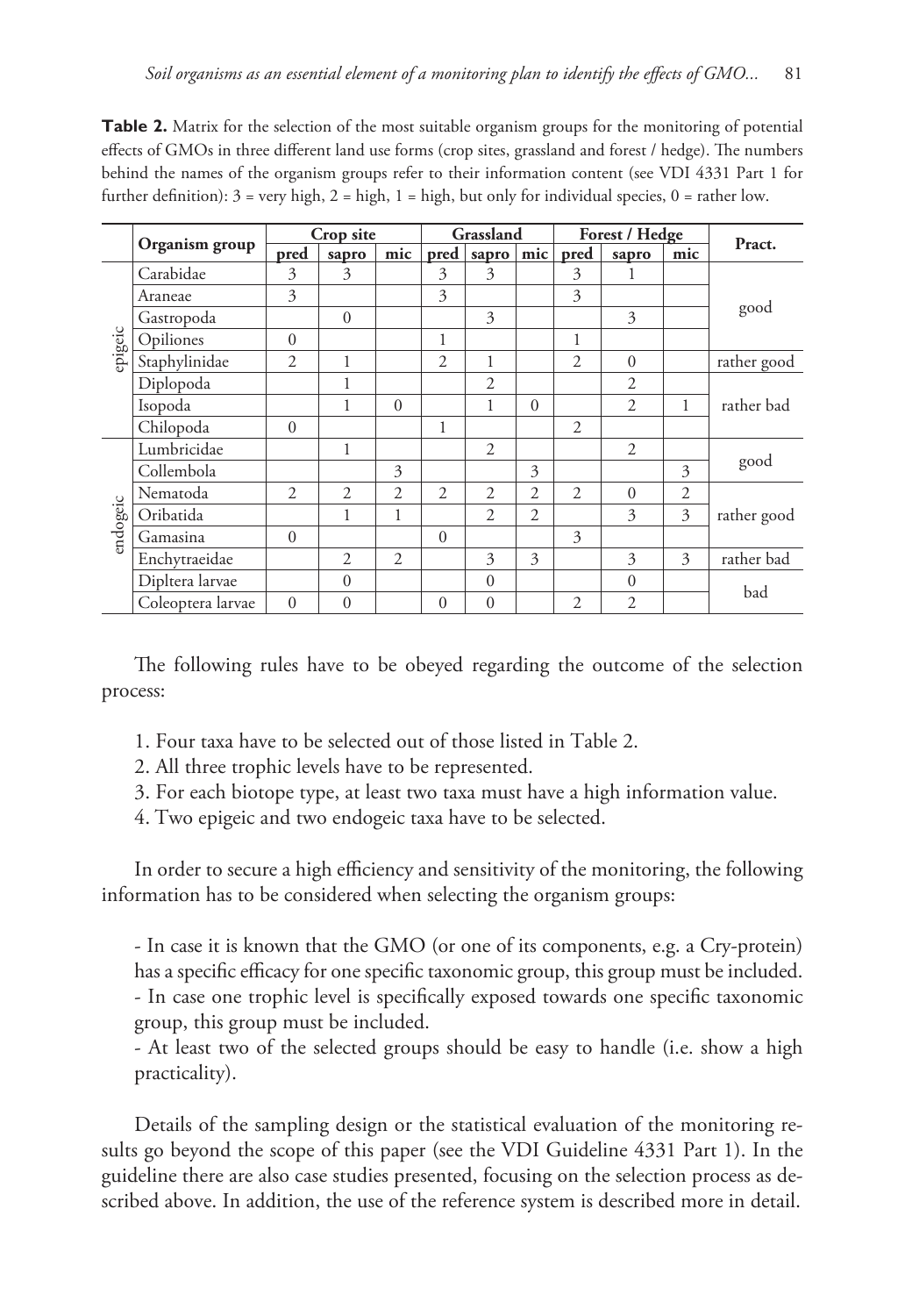### **Conclusion**

Soil, just like water and air, is vital for life. Therefore it is important to monitor threats to soil structures, species communities, functions and services. Soil organisms provide wide-ranging opportunities for monitoring the effects of GMO cultivation. They are extremely species rich, sensitive to changes in their environment, involved in global material cycles and can be monitored using standard methods. The huge diversity of soil organism groups facilitates the establishment of an exceptionally sensitive monitoring system. In the future, modern molecular methods could help to achieve monitoring at the species level [Holterman et al. 2008; Pérez-Losada et al. 2012]. Furthermore, reference systems based on the occurrence and diversity of soil invertebrate communities have been proposed [Beylich and Graefe 2009; Cluzeau et al. 2012; Roembke et al. 2012; Rutgers et al. 2008]. However, there is still room for improvement; mainly due to a lack of data for specific land use types (i.e. grassland and forests have been studied more intensively than agricultural land. This approach of specifying a standardised monitoring framework for the selection of animal groups provides a suitable basis for the identification of potential side-effects of GMOs in the field. Standardized methods ensure that studies are comparable and that the data pool for deriving reference values continuously expands.

### **References**

- Barth N, Brandtner W, Cordsen E, Dann T, Emmerich K-H, Feldhaus D, Kleefisch B, Schilling B, Utermann J (2000) Boden-Dauerbeobachtung – Einrichtung und Betrieb von Boden-Dauerbeobachtungsflächen. In: Rosenkranz D, Bachmann G, König W, Einsele G (Hrsg) Bodenschutz. Kennziffer 9152, Berlin: Erich Schmidt Verlag.
- BodSch BG (1998) Bundes-Bodenschutzgesetz vom 17. März 1998 (BGBl. I S. 502): Gesetz zum Schutz vor schädlichen Bodenveränderungen und zur Sanierung von Altlasten (Bundes-Bodenschutzgesetz - BBodSchG).
- Beylich A, Graefe U (2009) Investigations of annelids at soil monitoring sites in Northern Germany: reference ranges and time-series data. *Soil Organisms* 81: 175–196.
- Bispo A, Cluzeau D, Creamer R, Dombos M, Graefe U, Krogh PH, Sousa JP, Peres G, Rutgers M, Winding A, Römbke J (2009) Indicators for Monitoring Soil Biodiversity. Integrated Environmental Assessment and Management 5: 717–719. [doi: 10.1897/IEAM-2009-064.1](http://dx.doi.org/10.1897/IEAM-2009-064.1)
- Bitzer RJ, Rice M E, Pilcher CD, Pilcher CL, Lam W-K F (2005) Biodiversity and Community Structure of Epedaphic and Euedaphic Springtails (Collembola) in Transgenic Rootworm Bt Corn. Environmental Entomology 34: 1346–1376. [doi: 10.1603/0046-225X\(2005\)0](http://dx.doi.org/10.1603/0046-225X(2005)034[1346:BACSOE]2.0.CO;2) [34\[1346:BACSOE\]2.0.CO;2](http://dx.doi.org/10.1603/0046-225X(2005)034[1346:BACSOE]2.0.CO;2)
- Brooks DR, Bohan DA, Champion GT, Haughton AJ, Hawes C, Heard MS, Clark SJ, Dewar AM, Firbank LG, Perry JN, Rothery P, Scott RJ, Woiwood IP, Birchall C, Skellern MP., Walker JH, Baker P, Bell D, Browne EL, Dewar AJG, Fairfax CM, Garner BH, Haylock LA, Horne SL, Hulmes SE, Mason NS, Norton LR, Nuttal P, Randle Z, Rossall MJ, Sands RJN,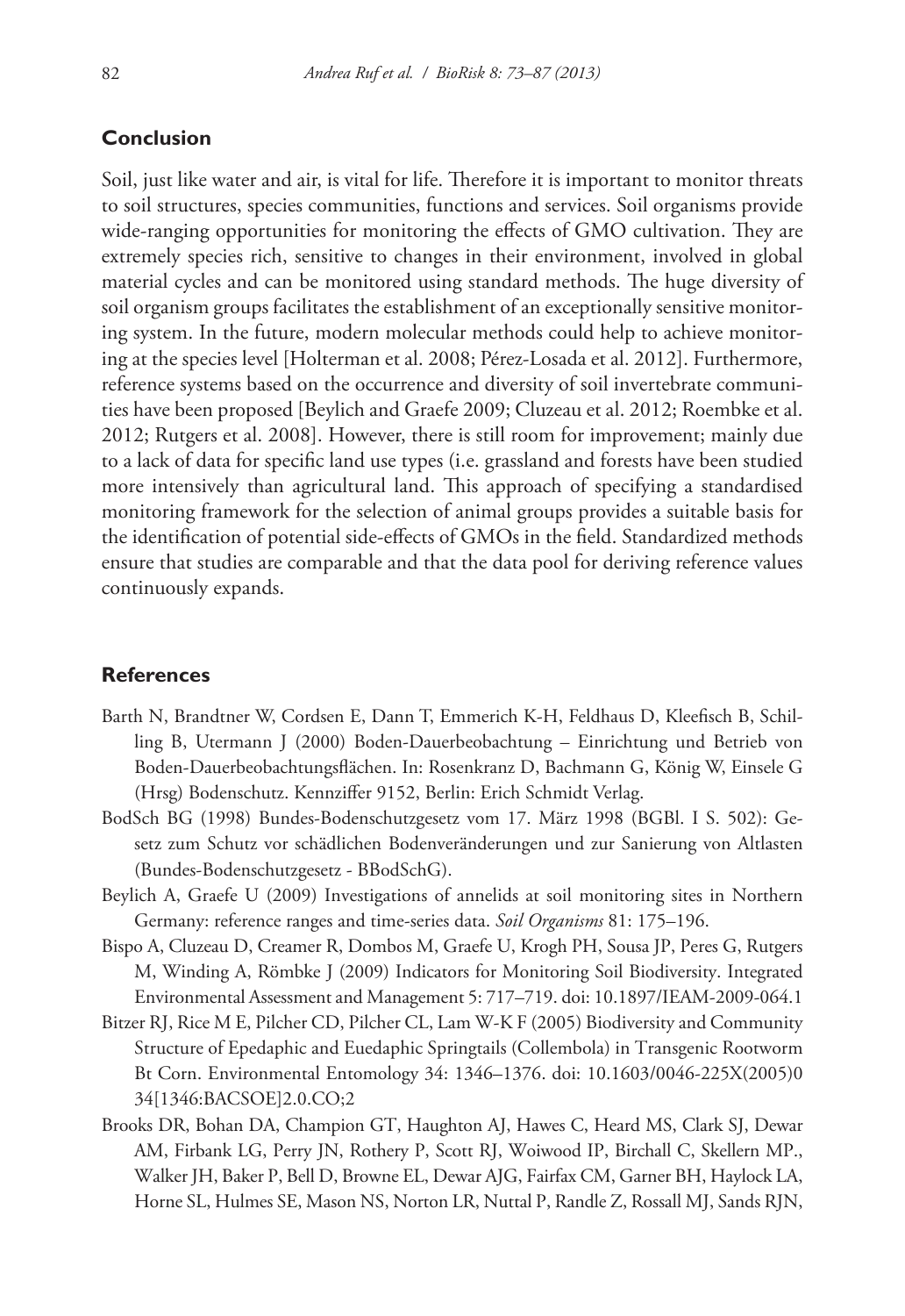Singer EJ, Walker MJ (2003) Invertebrate responses to the management of genetically modified herbicide-tolerant and conventional spring crops. I. Soil-surface-active invertebrates. Philosophical Transactions of the Royal Society B Biological Sciences 358: 1847–1862.

- Clark BW, Prihoda KR, Coats JR (2006) Subacute Effects of Transgenic Cry1Ab *Bacillus thuringiensis* Corn Litter on the Isopods Trachelipus rathkii and Armadillidium nasatum. Environmental Toxicology and Chemistry 25: 2653–2661. [doi: 10.1897/05-471R.1](http://dx.doi.org/10.1897/05-471R.1)
- Cluzeau D, Guernion M, Chaussod R, Martin-Laurent F, Villenave C, Cortet J, Ruiz-Camacho N, Pernin C, Mateille T, Philippot L, Bellido A, Rougé L, Arrouays D, Bispo A, Pérès G (2012) Integration of biodiversity in soil quality monitoring: Baselines for microbial and soil fauna parameters for different land-use types. European Journal of Soil Biology 49: 63–72. [doi: 10.1016/j.ejsobi.2011.11.003](http://dx.doi.org/10.1016/j.ejsobi.2011.11.003)
- Cortet J, Andersen J, Caul S, Griffith B, Joffre R, Lacroix B, Sausse C, Thompson J, Krogh PH (2006) Decomposition processes under Bt (*Bacillus thuringiensis*) maize: Results of a multi-site experiment. Soil Biology and Biochemistry 38: 195–199. [doi: 10.1016/j.soil](http://dx.doi.org/10.1016/j.soilbio.2005.04.025)[bio.2005.04.025](http://dx.doi.org/10.1016/j.soilbio.2005.04.025)
- Donegan KK, Seidler RJ (1999) Effects of Transgenic Plants on Soil and Plant Microorganisms. Recent Research Development in Microbiology 3: 415–424.
- Dunger W (1998) Die Bindung zwischen Bodenorganismen und Boden und die biologische Beurteilung von Böden. Bodenschutz 2: 62–68.
- EC (2001) Richtlinie 2001/18/EG des Europäischen Parlaments und des Rates vom 12. März 2001 über die absichtliche Freisetzung genetisch veränderter Organismen in die Umwelt und zur Aufhebung der Richtlinie 90/220/EWG des Rates. ABl. EG Nr. L 106 vom 17. April 2001, 1–39.
- EC (2002) Entscheidung des Rates vom 3. Oktober 2002 über Leitlinien zur Ergänzung des Anhangs VII der Richtlinie 2001/18/EG des Europäischen Parlamentes und des Rates über die absichtliche Freisetzung genetisch veränderter Organismen in die Umwelt und zur Aufhebung der Richtlinie 90/220/EWG des Rates. ABl. EG Nr. L 280/27 vom 3. Oktober 2002, 27–36.
- Escher N, Käch B, Nentwig W (2000) Decomposition of transgenic Bacillus thuringiensis maize by microorganisms and woodlice *Porcellio scaber* (Crustacea: Isopoda). Basic and Applied Ecology 1: 161–169. [doi: 10.1078/1439-1791-00024](http://dx.doi.org/10.1078/1439-1791-00024)
- GenTG (2010) Gentechnikgesetz in der Fassung der Bekanntmachung vom 16. Dezember 1993 (BGBl. I S. 2066), das zuletzt durch Artikel 1 des Gesetzes vom 9. Dezember 2010 (BGBl. I S. 1934) geändert worden ist.
- Griffith BS, Caul S, Thompson J, Birch ANE, Scrimgeour C, Andersen MN, Cortet J, Messéan A, Sausse C, Lacroix B, Krogh PH (2005) A comparison of soil microbial community structure, protozoa and nematodes in field plots of conventional and genetically modified maize expressing the *Bacillus thuringiensis* CryIAb toxin. Plant and Soil 275: 135–146. [doi:](http://dx.doi.org/10.1007/s11104-005-1093-2) [10.1007/s11104-005-1093-2](http://dx.doi.org/10.1007/s11104-005-1093-2)
- Griffith BS, Caul S, Thompson J, Birch ANE, Scrimgeour C, Cortet J, Foggo A, Hackett CA, Krogh PH (2006) Soil Microbial and Faunal Community Responses to Bt Maize and Insecticide in Two Soils. Journal of Environmental Quality 35: 734–741. [doi: 10.2134/](http://dx.doi.org/10.2134/jeq2005.0344) [jeq2005.0344](http://dx.doi.org/10.2134/jeq2005.0344)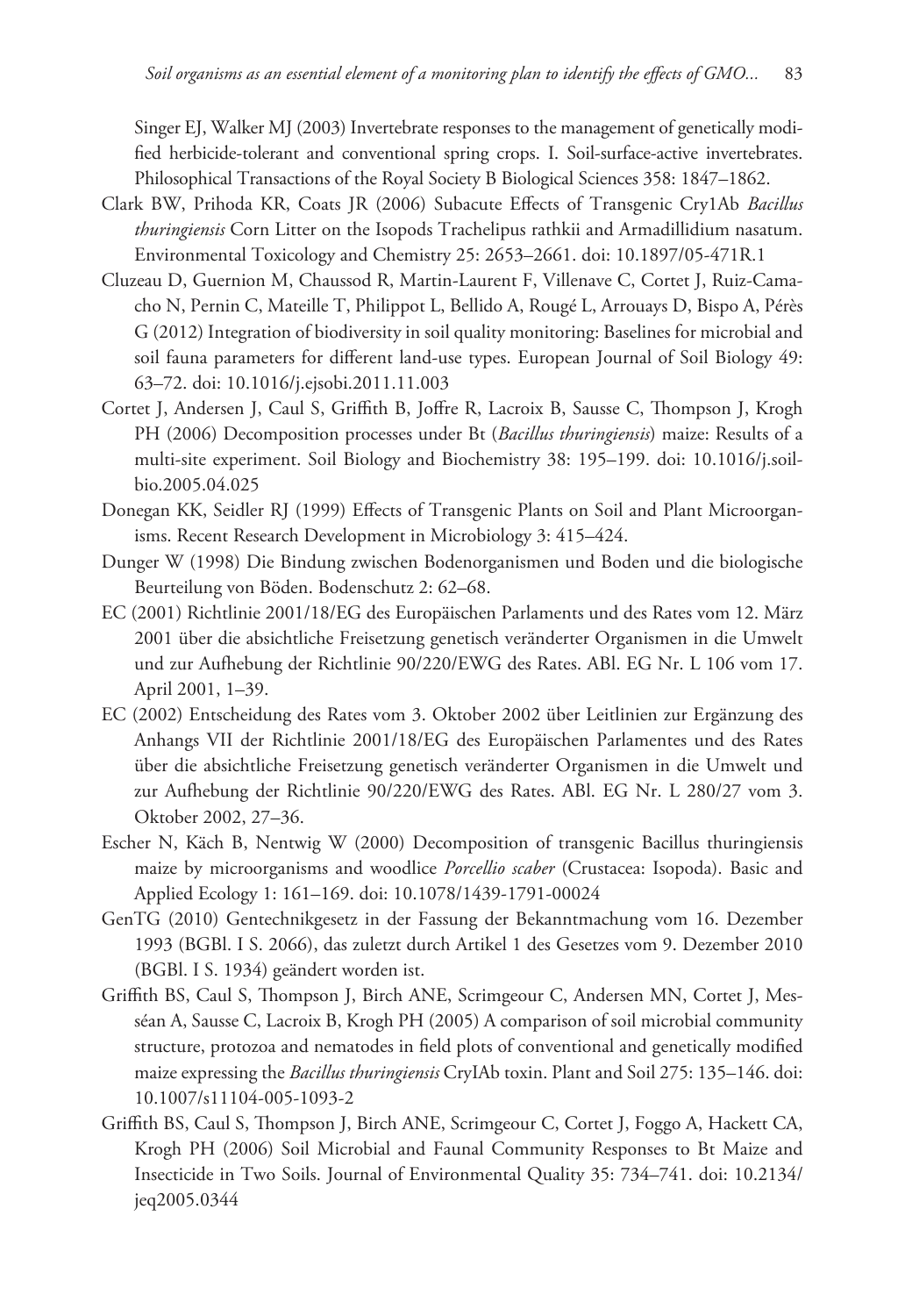- Heissenberger A, Traxler A, Dolezel M, Pascher K, Kuffner M, Miklau M, Gaugitsch H, Kasal V, Loos S (2003) Durchführung von Untersuchungen zu einem ökologischen Monitoring von gentechnisch veränderten Organismen. Im Auftrag des Österreichischen Bundesministeriums für soziale Sicherheit und Generationen, Sektion VII, Forschungsbericht 4/03, 310 pp.
- Hilbeck A, Baumgartner M, Fried PM, Bilger F (1998) Effects of transgenic *Bacillus thuringiensis* corn-fed prey on mortality and development time of immature *Chrysoperla carnea* (Neuroptera: Chrysopidae). Environmental Entomology 27: 480–487.
- Holterman M, Rybarczyk K, Van den Elsen S, Van Megen H, Mooyman P, Santiago RP, Bongers T, Bakker J, Helder J (2008) A ribosomal DNA-based framework for the detection and quantification of stress-sensitive nematode families in terrestrial habitats. Molecular Ecology Resources 8: 23–34. [doi: 10.1111/j.1471-8286.2007.01963.x](http://dx.doi.org/10.1111/j.1471-8286.2007.01963.x)
- Hönemann L, Nentwig W (2009) Are survival and reproduction of Enchytraeus albidus (Annelida: Enchytraeidae) at risk by feeding on Bt-maize litter? European Journal of Soil Biology 45: 351–355. [doi: 10.1016/j.ejsobi.2009.03.001](http://dx.doi.org/10.1016/j.ejsobi.2009.03.001)
- Höss S, Arndt M, Baumgarte S, Tebbe C, Nguyen-Thu H, Jehle J (2008) Effects of transgenic corn and Cry1Ab protein on the nematode, *Caenorhabditis elegans*. Ecotoxicology and Environmental Safety 70: 334–340. [doi: 10.1016/j.ecoenv.2007.10.017](http://dx.doi.org/10.1016/j.ecoenv.2007.10.017)
- Höss S, Nguyen-Thu H, Menzel, R, Pagel-Wieder S, Miethling-Graff R, Tebbe CC, Jehle J, Traunspurger W (2011) Assessing the risk posed to free-living soil nematodes by a genetically modified maize expressing the insecticidal Cry3Bb1 protein. Science of the Total Environment 409: 2674–2684. [doi: 10.1016/j.scitotenv.2011.03.041](http://dx.doi.org/10.1016/j.scitotenv.2011.03.041)
- Icoz I, Stotzky G (2008) Cry3Bb1 protein from *Bacillus thuringiensis* in root exudates and biomass of transgenic corn does not persist in soil. Transgenic Research 17: 609–620. [doi:](http://dx.doi.org/10.1007/s11248-007-9133-8) [10.1007/s11248-007-9133-8](http://dx.doi.org/10.1007/s11248-007-9133-8)
- ISO (International Organization for Standardization) (2006a) Soil quality Sampling of soil invertebrates Part 1: Hand-sorting and formalin extraction of earthworms. ISO 23611-1: Geneva, Switzerland.
- ISO (International Organization for Standardization) (2006b) Soil quality Sampling of soil invertebrates Part 2: Sampling and extraction of microarthropods (Collembola and Acarina). ISO 23611-2. Geneva, Switzerland.
- ISO (International Organization for Standardization) (2007a) Soil quality Sampling of soil invertebrates Part 3: Sampling and soil extraction of enchytraeids. ISO 23611-3. Geneva, Switzerland.
- ISO (International Organization for Standardization) (2007b) Soil quality Sampling of soil invertebrates Part 4: Sampling, extraction and identification of free-living stages of nematodes. ISO 23611-4. Geneva, Switzerland.
- ISO (International Organization for Standardization) (2010a) Soil quality Sampling of soil invertebrates Part 5: Sampling and extraction of soil macro-invertebrates. ISO 23611-5. Geneva, Switzerland.
- ISO (International Organization for Standardization) (2010b) Draft. Soil quality Sampling of soil invertebrates Part 6: Guidance for the design of sampling programmes with soil invertebrates. ISO 23611-6. Geneva, Switzerland.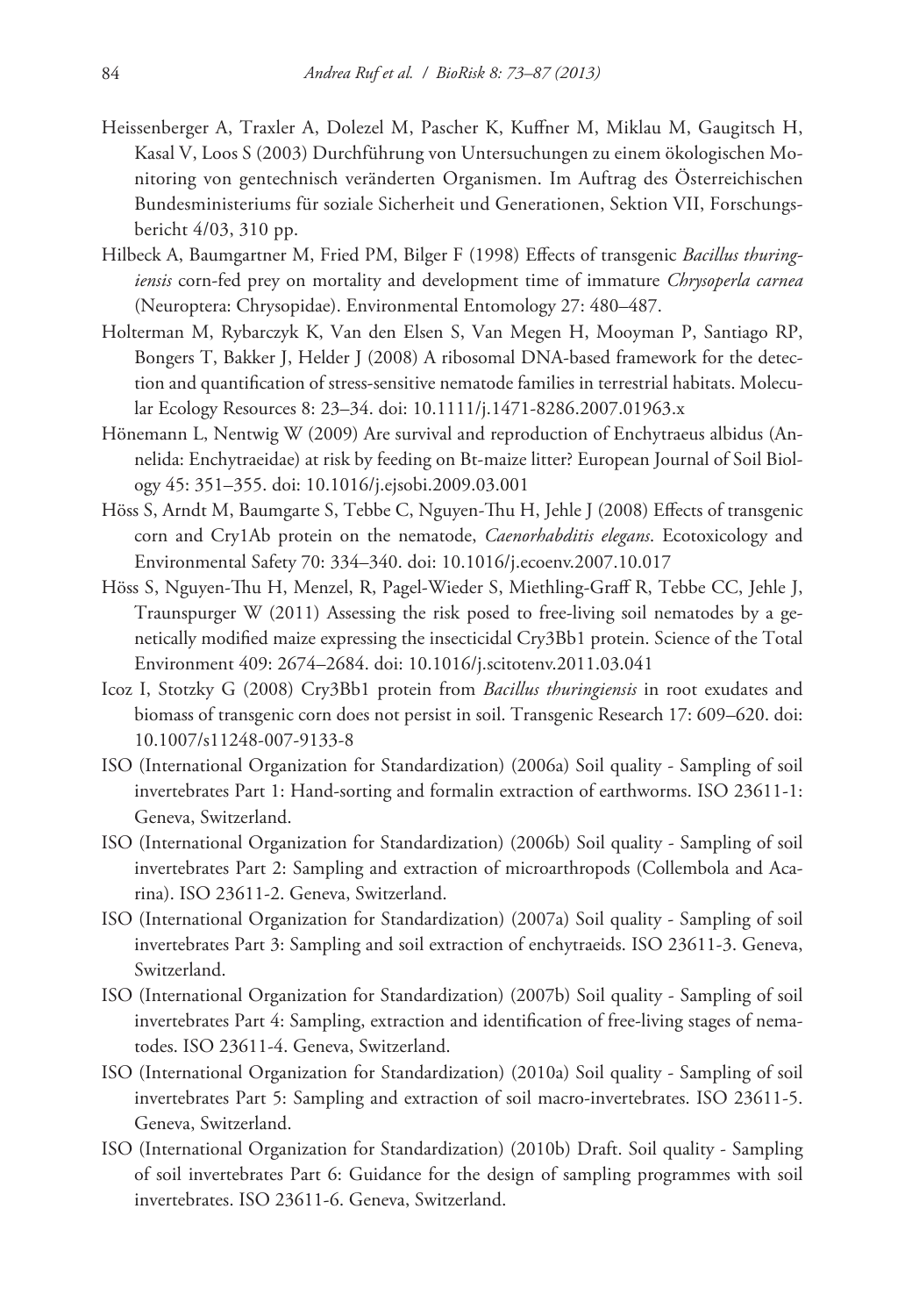- Jones CG, Lawton JH, Shachak M (1994) Organisms as ecosystem engineers. Oikos 69: 373– 386. [doi: 10.2307/3545850](http://dx.doi.org/10.2307/3545850)
- Kowarik I, Heink U, Bartz R (2006) "Ökologische Schäden" in Folge der Ausbringung gentechnisch veränderter Organismen im Freiland - Entwicklung einer Begriffsdefinition und eines Konzeptes zur Operationalisierung. [http://www.bfn.de/fileadmin/MDB/documents/](http://www.bfn.de/fileadmin/MDB/documents/skript166.pdf) [skript166.pdf](http://www.bfn.de/fileadmin/MDB/documents/skript166.pdf) (Stand:03.2011)
- Lang A (2007) Bedarf an standardisierten Erhebungsmethoden für ein GVO-Monitoring. Gutachten im Auftrag des Bundesamts für Naturschutz. 29 pp.
- Lavelle P, Bignell D, Lepage M (1997) Soil function in a changing world: the role of invertebrate ecosystem engineers. European Journal of Soil Biology 33: 159–193.
- Lavelle P, Decaëns T, Aubert M, Barot S, Blouin M, Bureau F, Margerie P, Mora P, Rossi J-P (2006) Soil invertebrates and ecosystems services. European Journal of Soil Biology 42: 3–15. [doi: 10.1016/j.ejsobi.2006.10.002](http://dx.doi.org/10.1016/j.ejsobi.2006.10.002)
- Linkov I, Loney D, Cormier S, Satterstrom FK, Bridges T (2009) Weight-of-evidence evaluation in environmental assessment: Review of qualitative and quantitative approaches. Science of the Total Environment 407: 5199–5205. [doi: 10.1016/j.scitotenv.2009.05.004](http://dx.doi.org/10.1016/j.scitotenv.2009.05.004)
- Manchini B, Lozzia G (2002) First investigations into the effects of Bt corn crop on Nematofauna. Bolletino di Zoologia Agraria e di Bachicoltura 34: 85–96.
- MEA (Millennium Ecosystem Assessment) (2005) Ecosystems and Human Well-being: Synthesis. Island Press, Washington, D.C.
- Motavalli PP, Kremer RJ, Fang M, Means NE (2004) Impact of Genetically Modified Crops and Their Management on Soil Microbially Mediated Plant Nutrient Transformations. Journal of Environmental Quality 33: 816–824. [doi: 10.2134/jeq2004.0816](http://dx.doi.org/10.2134/jeq2004.0816)
- Nobel W, Beismann H, Franzaring J, Kostka-Rick R, Wagner G, Erhardt W (2005) Standardisierte biologische Messverfahren zur Ermittlung und Bewertung der Wirkung von Luftverunreinigungen auf Pflanzen (Bioindikation) in Deutschland. Gefahrstoffe – Reinhaltung der Luft 65: 478–484.
- Pagel-Wieder S, Gessler F, Niemeyer J, Schröder D (2004) Adsorption of the *Bacillus thuringiensis* toxin (Cry1Ab) on Na-montmorillonite and on the clay fractions of different soils. Journal of Plant Nutrition and Soil Science 167: 184–188. [doi: 10.1002/jpln.200321312](http://dx.doi.org/10.1002/jpln.200321312)
- Pérez-Losada M, Bloch R, Breinholt J, Pfenninger M, Domínguez J (2012) Taxonomic assessment of Lumbricidae (Oligochaeta) earthworm genera using DNA barcodes. European Journal of Soil Biology 48: 41–47. [doi: 10.1016/j.ejsobi.2011.10.003](http://dx.doi.org/10.1016/j.ejsobi.2011.10.003)
- Plachter H, Bernotat D, Müssner R, Riecken U (2002) Entwicklung und Festlegung von Methodenstandards im Naturschutz. Schriftenreihe für Landschaftspflege und Naturschutz 70: 566 pp.
- Potthast T (2004) Ökologische Schäden, eine Synopse begrifflicher, methodologischer und ethischer Aspekte. In: T. Potthast (Hrsg.) Theorie in der Ökologie Band 10. Frankfurt.
- Römbke J, Beck L, Förster B, Fründ H-C, Horak F, Ruf A, Rosciczewski K, Scheurig M, Woas S (1997) Boden als Lebensraum für Bodenorganismen und die bodenbiologische Standortklassifikation. Eine Literaturstudie. Texte und Berichte zum Bodenschütz 4/97. Landesanstalt für Umweltschutz Baden-Württemberg, Karlsruhe, 390 pp.
- Römbke J, Breure AM (Eds) (2005) Ecological soil quality Classification and assessment. Ecotoxicology and Environmental Safety 62: 185–308. [doi: 10.1016/j.ecoenv.2005.03.022](http://dx.doi.org/10.1016/j.ecoenv.2005.03.022)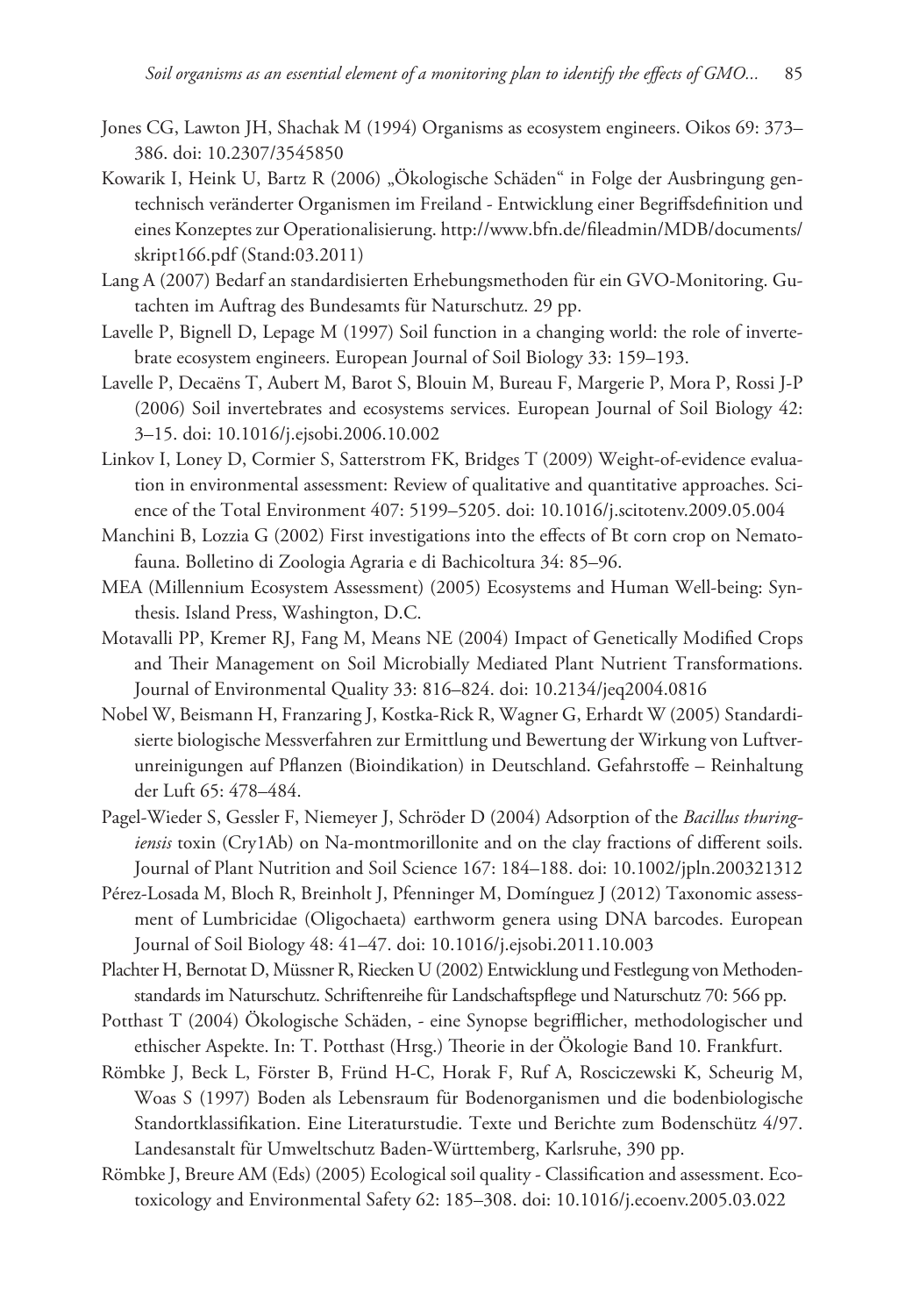- Römbke J, Jänsch S, Roß-Nickoll M, Toschki A, Höfer H, Horak F, Russell D, Burkhardt U, Schmitt H (2012) Erfassung und Analyse des Bodenzustands im Hinblick auf die Umsetzung und Weiterentwicklung der Nationalen Biodiversitätsstrategie. Texte Nr. 33/2012. Umweltbundesamt, Dessau-Roßlau, 386 S.
- Rossi L, Constantini ML, Brilli M (2007) Does stable isotope analysis separate transgenic and traditional corn (*Zea mays* L.) detritus and their consumers? Applied Soil Ecology 35: 449–453. [doi: 10.1016/j.apsoil.2006.09.001](http://dx.doi.org/10.1016/j.apsoil.2006.09.001)
- Roß-Nickoll M, Fürste A, Mause R, Ottermanns R, Theißen B, Toschki A, Ratte H-T, Lennartz G, Smolis M, Schäfer S (2004) Die Arthropodenfauna von Nichtzielflächen und die Konsequenzen für die Bewertung von Pflanzenschutzmitteln auf den terrestrischen Bereich des Naturhaushalts. UBA-Texte 10/04, 148 pp.
- Rutgers M, Mulder C, Schouten AJ, Bloem J, Bogte JJ, Breure AM, Brussaard L, De Goede RGM, Faber JH, Jagers op Akkerhuis GAJM, Keidel H, Korthals GW, Smeding FW, Ter Berg C, Van Eekeren N (2008) Soil ecosystem profiling in the Netherlands with with ten references for biological soil quality, RIVM-Report 607604009, 85 pp. [doi:](http://dx.doi.org/10.1111/j.1365-2389.2009.01163.x) [10.1111/j.1365-2389.2009.01163.x](http://dx.doi.org/10.1111/j.1365-2389.2009.01163.x)
- Rutgers M, Schouten AJ, Bloem J, Van Eekeren N, De Goede RGM, Jagers op Akkerhuis GAJM, Van der Wal A, Mulder C, Brussaard L, Breure AM (2009) Biological measurements in a nationwide soil monitoring network. European Journal of Soil Science 60: 820–832.
- Saxena B, Flores S, Stotzky G (2002) Bt toxin is released in root exudates from 12 transgenic corn hybrids representing three transformation events. Soil Biology and Biochemistry 34: 133–137. [doi: 10.1016/S0038-0717\(01\)00161-4](http://dx.doi.org/10.1016/S0038-0717(01)00161-4)
- Schäffer A, van den Brink PJ, Heimbach F, Hoy SP, de Jong FMW, Römbke J, Roß-Nickoll M, Sousa JP (2010) Guidance from the SETAC Europe Workshop: Semi-field Methods for the Environmental Risk Assessment of Pesticides in Soil (PERAS). CRC Press, Boca Raton, USA, 105 pp. [doi: 10.1201/9781439828595](http://dx.doi.org/10.1201/9781439828595)
- Toschki A (2008) Eignung unterschiedlicher Monitoring-Methoden als Grundlage zum Risk Assessment für Agrarsysteme am Beispiel einer biozönologischen Reihenuntersuchung und einer Einzelfallstudie. Dissertation RWTH Aachen, 158 pp.
- Turbé A, De Toni A, Benito P, Lavelle P, Ruiz N, Van der Putten W, Labouze E, Mudgal S (2010) Soil biodiversity : functions, threats, and tools for policy makers. BioIntelligence Service, IRD, and NIOO, Report for European Commission (DG Environment), Brussels, Belgium. 250 pp.
- UBA (Umweltbundesamt) (2008) Der "gute ökologische Zustand" naturnaher terrestrischer Ökosysteme –ein Indikator für Biodiversität? Tagungsband zum Workshop in Dessau <http://www.umweltdaten.de/publikationen/fpdf-l/3508.pdf> (Stand: 03.2011)
- UPB (Umweltprobenbank des Bundes) (1996) Verfahrensrichtlinien für Probenahme, Transport, Lagerung und chemische Charakterisierung von Umwelt- und Human-Organproben. Umweltprobenbank des Bundes, Jahresbericht 1992/93. UBA-Texte 8/96. Berlin.
- VDI 4330 Part1 (2006) Beobachtungen ökologischer Wirkungen gentechnisch veränderter Organismen - Gentechnisch veränderte Pflanzen - Grundlagen und Strategien. Beuth Verlag Berlin.
- VDI 4331 Part 1 (in prep) Monitoring der Wirkungen gentechnisch veränderter Orga-nismen (GVO) - Wirkungen auf Bodenorganismen. In preparation.